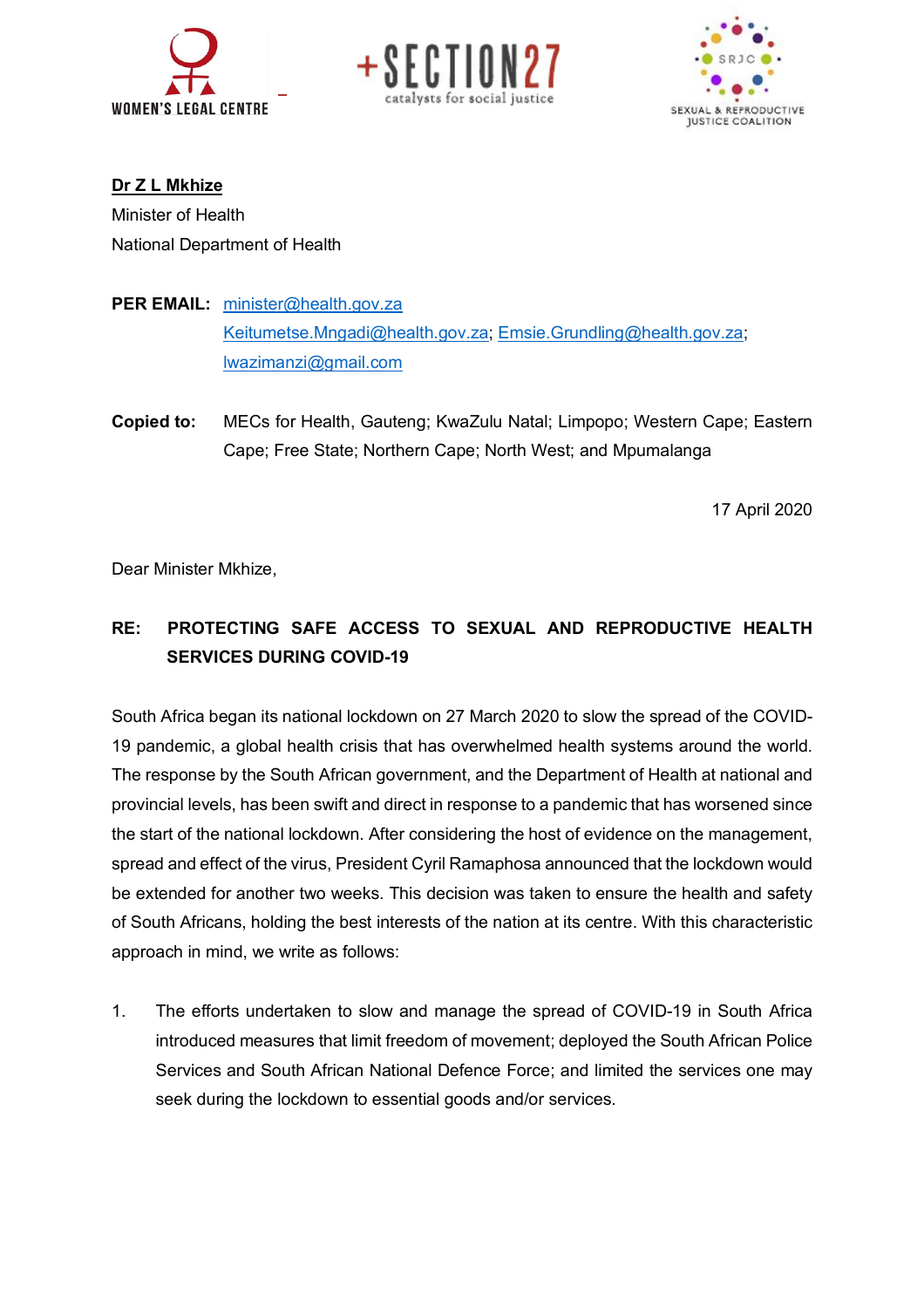- 2. As per the Regulations Made under the Disaster Management Act ('the Regulations'), as amended on 25 March 2020, 26 March 2020, 02 April 2020, and 16 April 2020, medical or health services are 'essential services' which are accessible during the lockdown period. Further, regulation 11B of the Regulations allows for a person to leave their home to seek "emergency, life-saving or chronic medical attention". The Regulations do not prioritise or exclude one over the other, but envision access to healthcare in its many forms within the parameters set by the lockdown and the pandemic. We stress that sexual and reproductive health services, which includes fertility planning, forms part of these services.
- 3. Further, in terms of sub-regulation 11B(4A)(b), the Minister of Health, amongst others, may issue directions designating services which are necessary to provide or maintain essential health or social services, as listed in Annexure B to the Regulations.
- 4. We note that on 8 April 2020, the Minster of Health issued Directions in terms of Regulation 10(1)(a) of the Regulations, which detail measures to address and combat the spread of COVID-19. Whilst these are necessary and welcome measures, we are concerned that there appears to be little direction relating to the description of essential health services which ought to be provided during the lockdown period, in particular, services relating to sexual and reproductive healthcare.
- 5. We note with appreciation the current social media efforts of B-Wise, the health platform created by the National Department of Health promoting health among young people and adolescents, and which has provided important messaging around sexual and reproductive health services as essential services.
- 6. On 7 April 2020, the Gauteng Department of Health issued a circular relating to primary healthcare services during the lockdown period. This circular limits services provided at primary healthcare facilities in Gauteng to emergency cases and services for pregnant women. It also states that patients stable on chronic medication but who have not joined the CCMDD programme should be issued with a two-month supply of treatment at a time, when possible. We are concerned that these provisions are being interpreted to exclude access to sexual and reproductive health services at facility level.
- 7. Since the lockdown was initiated, our organisations have received various complaints relating to the lack of availability and accessibility of fertility planning services, including access to safe abortion services and access to contraceptive services.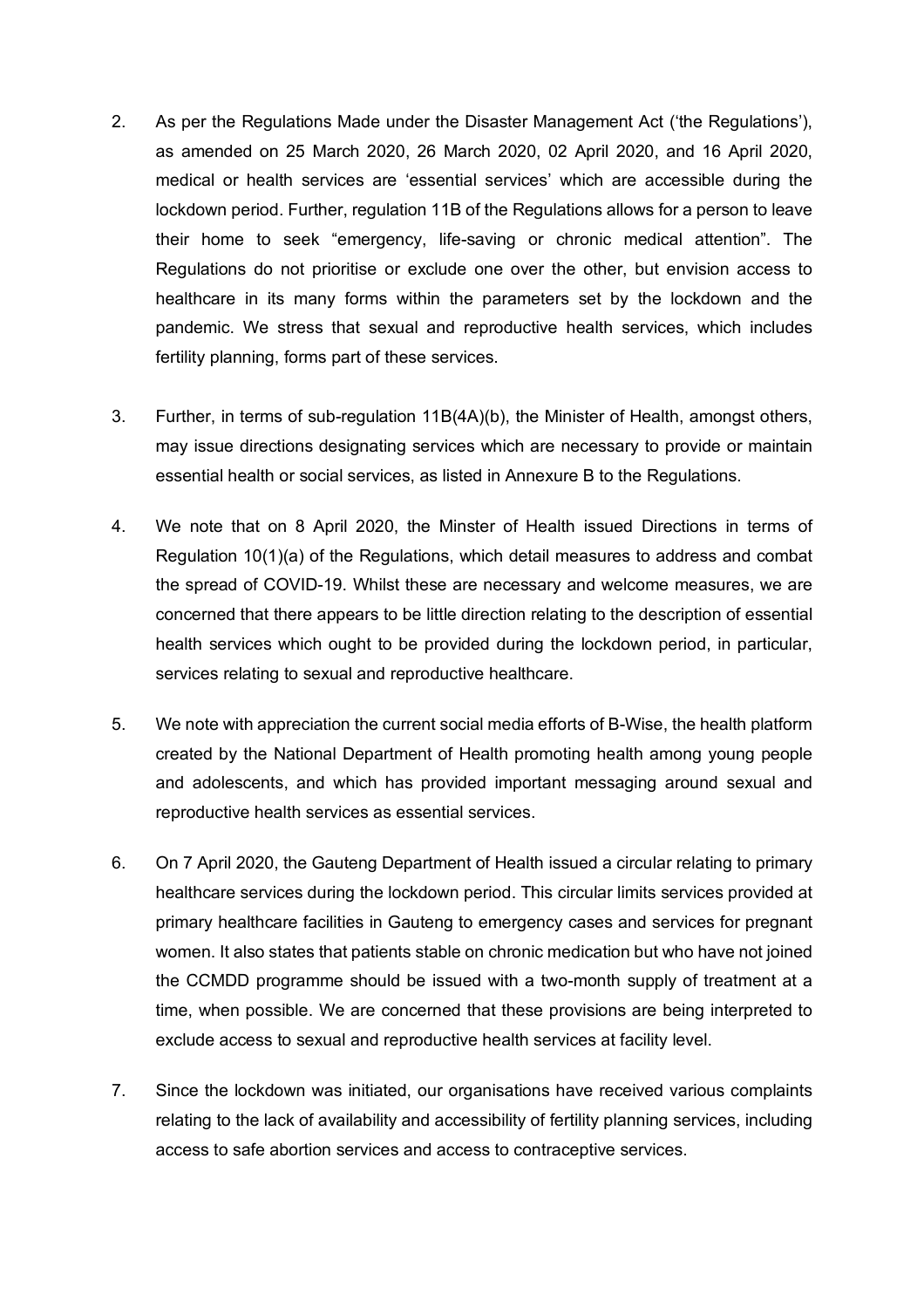- 8. Access to sexual and reproductive health services is critical to ensure that the safety, dignity, and wellbeing of women are upheld during the lockdown period and therefore should be classified as essential health services for the purpose of the Disaster Management Regulations.
- 9. We also bring to your attention the advisory issued by the Health Professions Council of South Africa on 26 March 2020 relating to the use of Telemedicine during the COVID-19 pandemic. This allows for healthcare services to be dispensed in line with physical distancing guidelines during the lockdown period. The advisory notes the need for clientcentred care, and for health providers to use telemedicine to act in the best interests of the client. It allows for medical practitioners to diagnose, treat and dispense medical advice and treatment using virtual or telephonic platforms. This provides a unique opportunity to allow for the virtual prescription of contraceptives and self-managed medical abortion pills, in line with international practices as per WHO clinical guidelines. The ability to access healthcare telephonically reduces the need for women to travel to clinics and the risk of exposure to COVID-19. Telephonic medicine should operate in conjunction with physical assistance being provided at health facilities for those who are accessing sexual and reproductive health services. Regional resources<sup>1</sup> can also be relied upon as public health information.
- 10. We also note with concern the recent Sexual and Reproductive Health Matters webinar<sup>2</sup> which anticipates a global shortage of reproductive health commodities. We would like to encourage the Department to explore all avenues to address this, such as arranging a parallel import licensing process of reproductive health commodities from other countries.

In light of the above, we request the following:

11. An unequivocal undertaking that sexual and reproductive health services, including access to abortion, is an essential medical service; and that women may continue to

https://www.who.int/reproductivehealth/publications/emergencies/COVID-19-VAW-full-text.pdf https://www.unaids.org/en/resources/documents/2020/human-rights-and-covid-19 https://transactivists.org/covid-19

http://www.this-ability.org/

 <sup>1</sup> https://mamanetwork.org/resource/

<sup>2</sup> https://www.devex.com/news/opinion-how-will-covid-19-affect-global-access-to-contraceptives-and-whatcan-we-do-about-it-96745#.XmvOg7TFbPo.twitter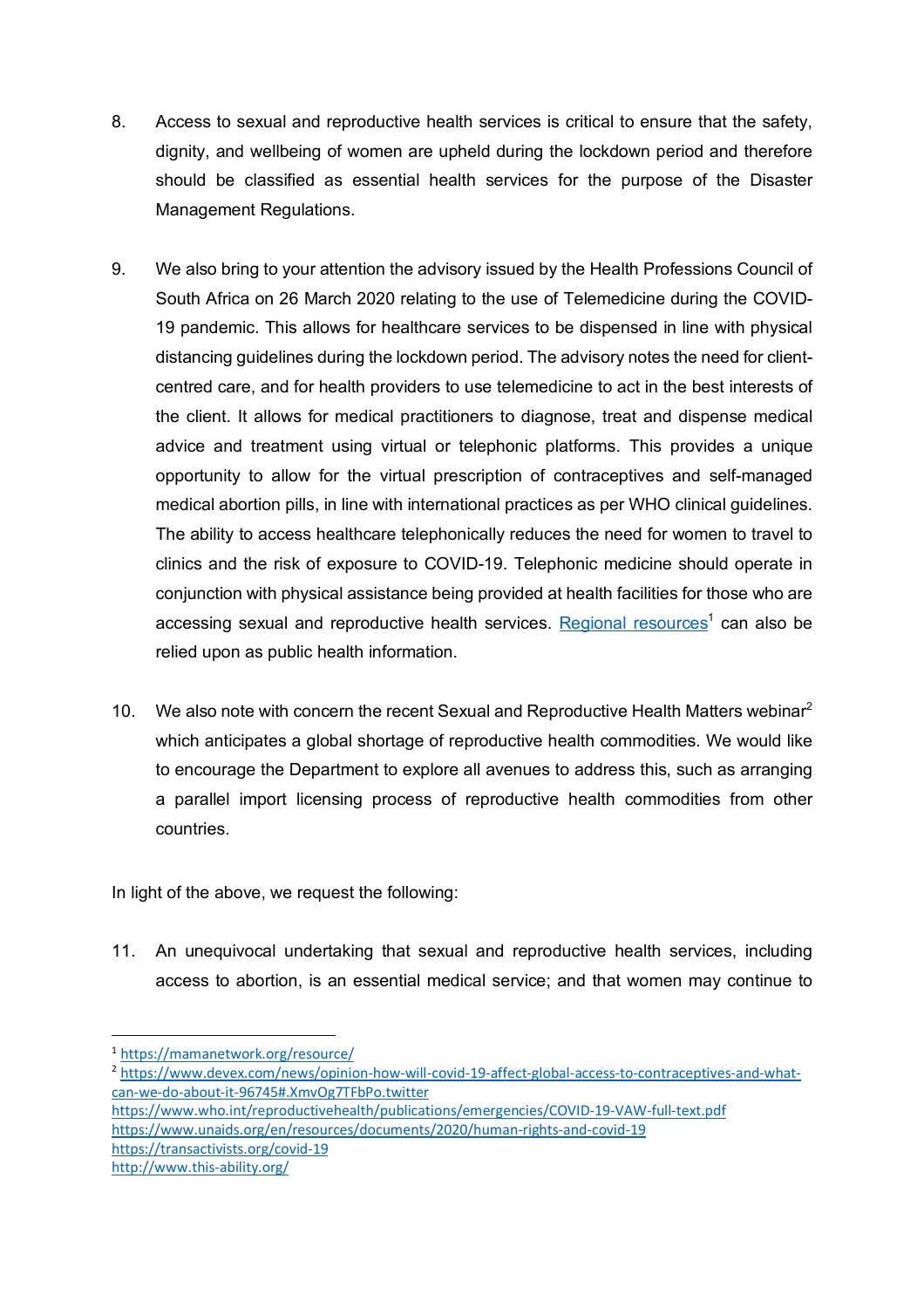access such services from the state during the lockdown in a manner that is safe, free from violence and discrimination, and free from stigma. These services necessarily include:

- 11.1. Access to safe and legal abortion services, both medical and surgical;
- 11.2. Access to contraceptives, which includes emergency contraceptives;
- 11.3. Access to anti-retroviral treatment;
- 11.4. Access to post-exposure prophylaxis treatment and pre-exposure prophylaxis treatment;
- 11.5. Access to screening and treatment of sexually transmitted infections;
- 11.6. Continued supply of gender affirming care (hormones);
- 11.7. Screening, testing and treatment of reproductive cancers; and
- 11.8. Expansion of the female (internal) and male (external) condom distribution program
- 12. The above undertaking be communicated to all health facilities and the public in the form of a directive or other official communique;
- 13. Confirmation that medical practitioners may provide access to contraception options and medical abortion services directly and via telemedicine, allowing for prescriptions to be issued for medical abortion drugs in South Africa;
- 14. Publication of a list of public health facilities in each province where women may access abortion services, specifying whether it is first or second trimester services. This list should be disseminated widely;
- 15. An undertaking that stable patients on chronic treatment such as antiretroviral treatment will be given a six-month supply of such treatment to minimize the exposure of patients when traveling to health facilities, as recommended by the Southern African HIV Clinician's Society; and
- 16. Guidelines are put in place to ensure that the necessary care is taken during triage procedures in health facilities to protect marginalised persons when they approach facilities for sexual and reproductive health services. These marginalised persons include, but are not limited to, members of the LGBTQIA+ community, young women, sex workers, and persons with disabilities.